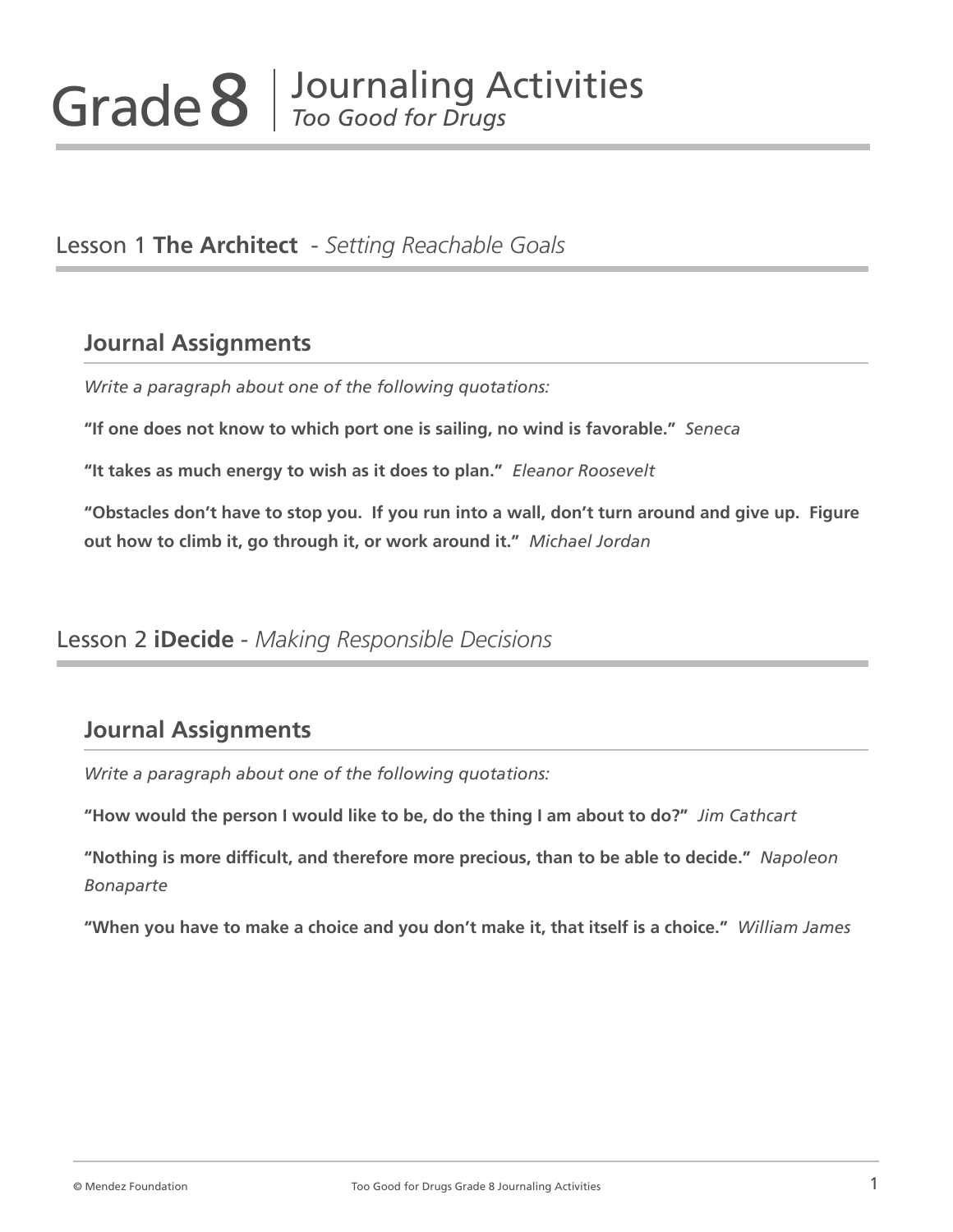### **Journal Assignments**

*Write a paragraph about one of the following quotations:*

**"If you don't manage your emotions, then your emotions will manage you."** *Doc Childre and Deborah Rozman*

**"Feelings are much like waves; we can't stop them from coming but we can choose which one to surf."** *Jonatan Mårtensson*

**"The walls we build around us to keep sadness out also keeps out the joy."** *Jim Rohn*

### Lesson 4 **Press Send** - *Effective Communication*

#### **Journal Assignments**

*Write a paragraph about one of the following quotations:*

**"Talking to you is like talking to the wall."** *Anonymous*

**"The most important thing in communication is to hear what isn't being said."** *Peter Drucker*

**"Speak when you are angry and you'll make the best speech you'll ever regret."** *Dr. Laurence J. Peter*

**"The walls we build around us to keep sadness out also keeps out the joy."** *Jim Rohn*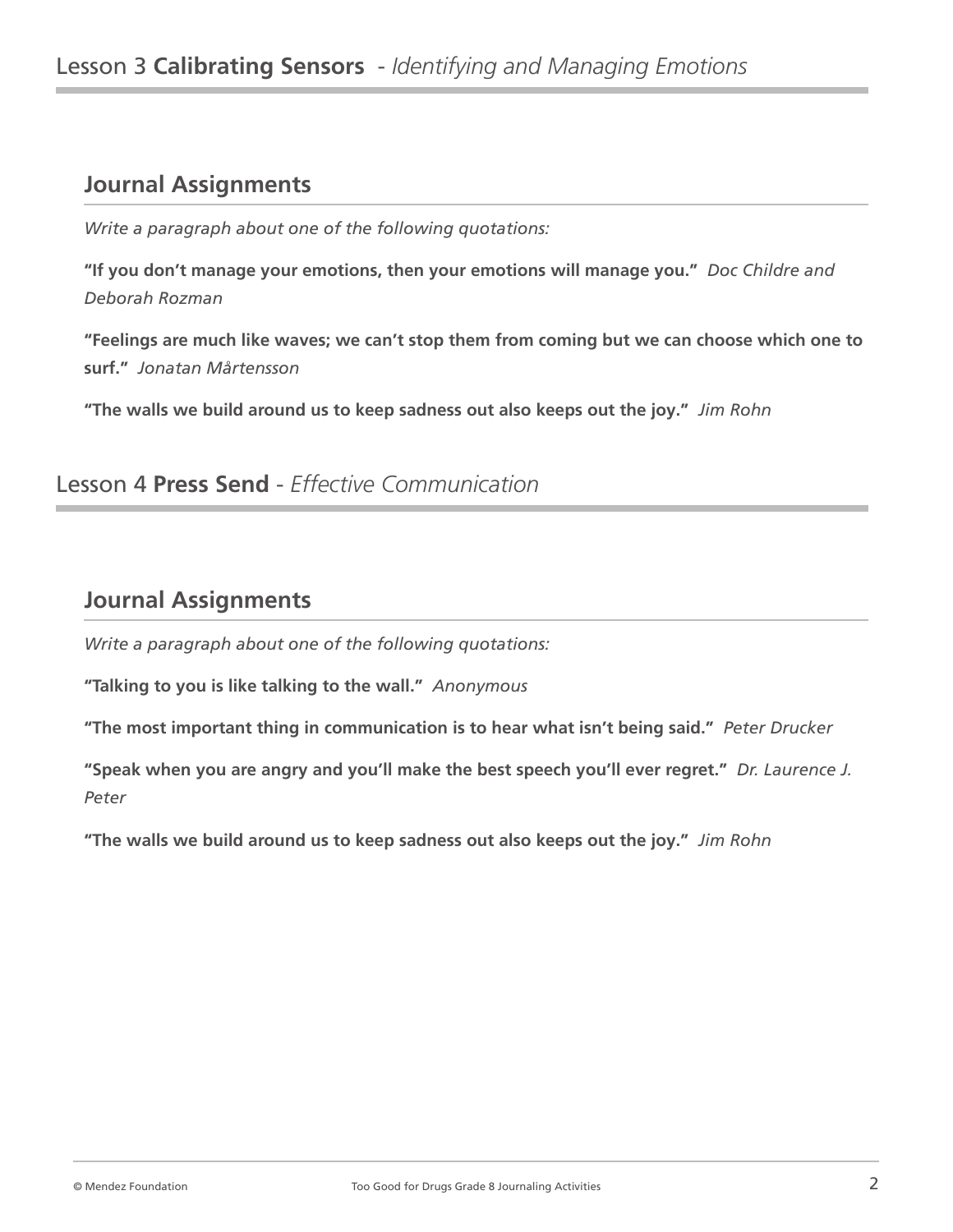# **Journal Assignments**

*Write a paragraph about one of the following quotations:*

**"They may forget what you said, but they will never forget how you made them feel."** *Carl W. Buechner*

**"Shared joy is a double joy; shared sorrow is half a sorrow."** *Swedish Proverb*

**"The most valuable things in life are not measured in monetary terms. The really important things are not houses and lands, stocks and bonds, automobiles and real estate, but friendships, trust, confidence, empathy, mercy, love and faith."** *Bertrand Russell*

**"The walls we build around us to keep sadness out also keeps out the joy."** *Jim Rohn*

#### Lesson 6 **Server Not Responding** *- Effects of Alcohol Use*

### **Journal Assignments**

*Write a paragraph about one of the following quotations:*

**"Is it you or the alcohol talking?"** *Author Unknown*

**"The first thing in the human personality that dissolves in alcohol is dignity."** *Author Unknown*

# Lesson 7 **The Social Hacker** *- Effects of Nicotine Use*

#### **Journal Assignments**

*Write a paragraph about the following quotation:*

**"Cigarette smoking is just plain NASTY."** *Steve Fitzhugh*